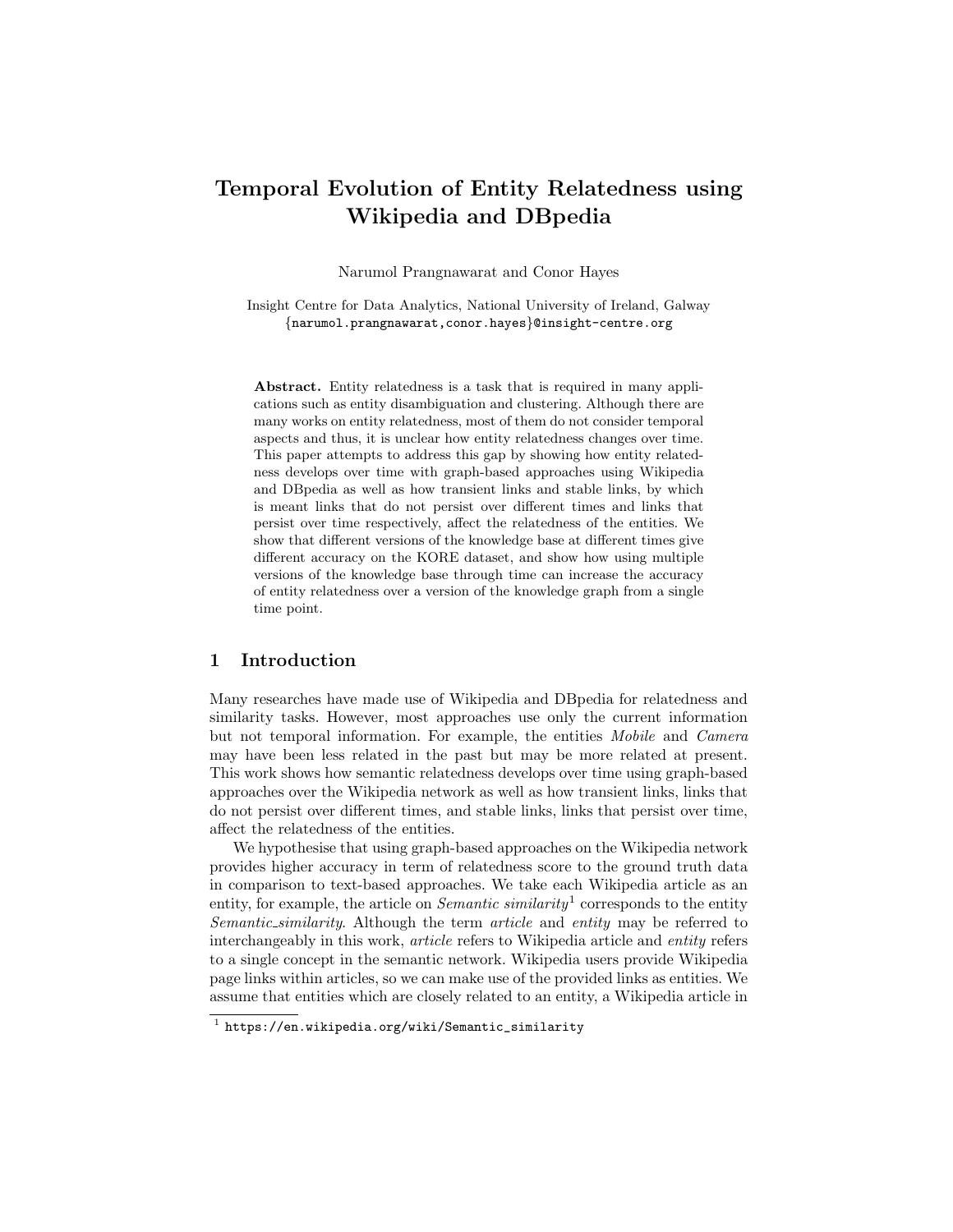this case, are mentioned in that Wikipedia article. Hence, closely related entities share the same adjacent nodes in the Wikipedia article link network. We make use of the temporal Wikipedia article link network to demonstrate the evolution of entity relatedness and how transient or stable links affect the relatedness of the entities. We analyse different models of aggregated graphs, which integrate networks at various times into the same graph as well as time-varying graphs which are the series of the networks at each time step.

We first show that the proposed graph-based approach outperforms the textbased approach in terms of the accuracy of relatedness score. Then, we present our proposed similarity method, which outperforms the baseline graph-based similarity methods in term of relatedness score accuracy over various different network models. We also show the evolution of relatedness as well as how transient links and stable links effect the relatedness using graph-based similarity.

# 2 Related Works

## 2.1 Semantic Relatedness

Semantic relatedness works have been carried out for words (natural language texts such as common nouns and verbs) and entities (concepts in semantic networks such as companies, people and places). The approaches used for semantic relatedness includes corpus-based or text-based approaches as well as structurebased or graph-based approaches. Wikipedia and DBpedia have been widely used as resources to find semantic relatedness. However, most approaches use only the current information without temporal aspects. One of the well known system is WikiRelated [13] introduced by Strube and Ponzetto. WikiRelated use the structure of Wikipedia links and categories to compute the relatedness between concepts.

Gabrilovich and Markovitch proposed Explicit Semantic Analysis (ESA) [5] to compute semantic relatedness of natural language texts using high-dimensional vectors of concepts derived from Wikipedia. DiSER [1], presented by Aggarwal and Buitelaar, improves ESA by using annotated entities in Wikipedia.

Leal et al. [9] proposed a novel approach for computing semantic relatedness as a measure of proximity using paths on DBpedia graph. Hulpus et al. [8] provided a path-based semantic relatedness using DBpedia and Freebase as well as presenting the use in word and entity disambiguation.

Radinsky et al. proposed a new semantic relatedness model, Temporal Semantic Analysis (TSA) [12]. TSA computes relatedness between concepts by analysing the time series between words and find the correlation over time. Although this work make use of the temporal aspect to find relatedness between words, it does not show how the relatedness evolve over time.

#### 2.2 Time-aware Wikipedia

There have been a number of works in the area of time-aware Wikipedia analysis. The authors have primarily focused on content and statistical analysis.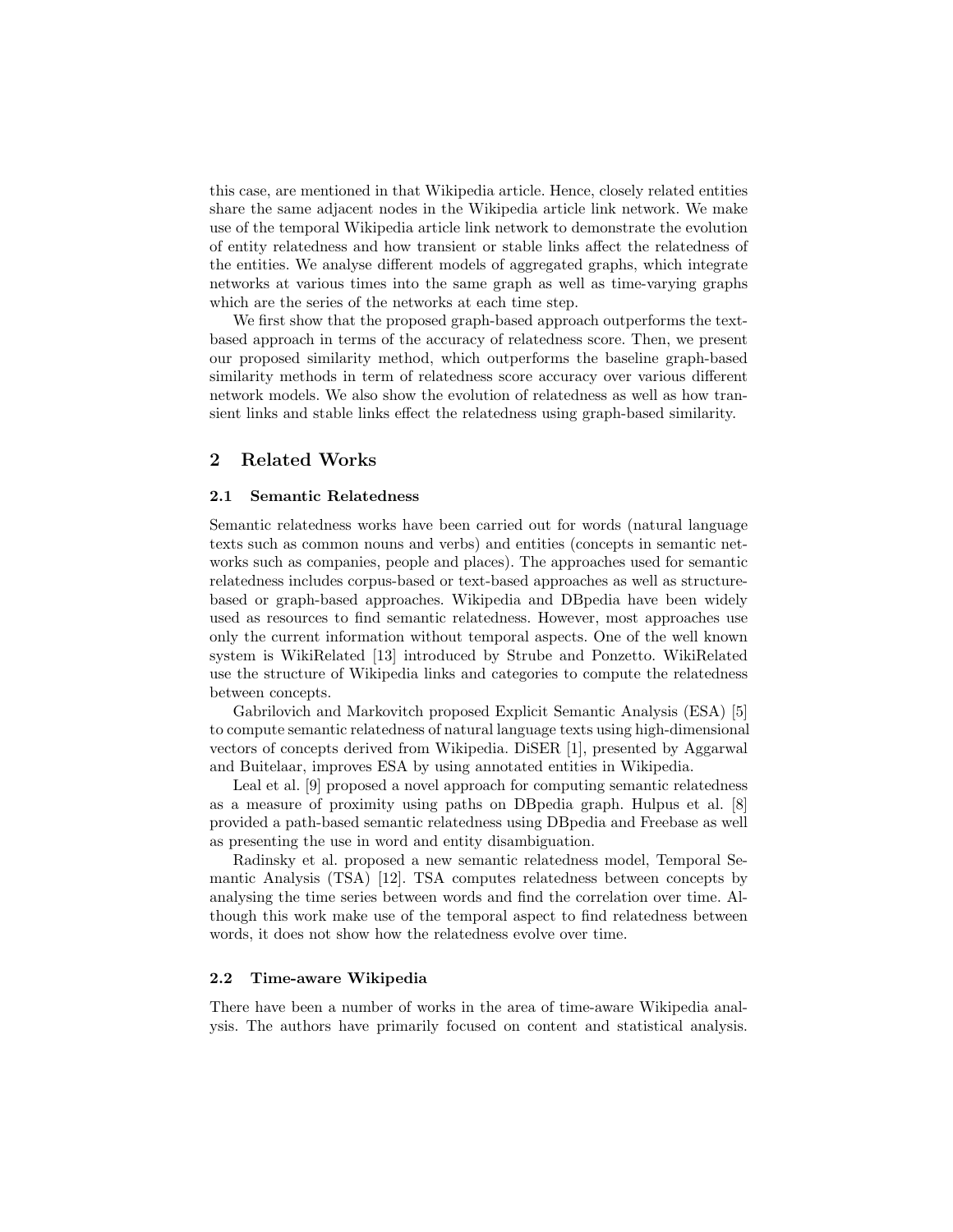WikiChanges [10] presents a Wikipedia article's revision timeline in real time as a web application. The application presents the number of article edits over time in day and month granularity. The authors also provide the extension script for embedding a revision activity to Wikipedia. Ceroni et. al. [4] introduced a temporal aspect for capturing entity evolution in Wikipedia. They provided time-based framework for temporal information retrieval in Wikipedia as well as statistical analysis such as the number of daily edits, Wikipedia pages having edits and top Wikipedia pages that has been changed over time. Whiting et. al. [15] presented Wikipedia temporal characteristics, such as topic coverage, time expressions, temporal links, page edit frequency and page views, to find how the knowledge can be exploited in time-aware research. However, in-degree and out-degree are the only networks properties that are discussed in the paper.

Recent research from Bairi et. al. [2] presents statistics of categories and articles, such as the number of articles, the number of links and the number of categories, comparing between the Wikipedia instance in October 2012 and the Wikipedia instance in June 2014. The authors also analysed the Wikipedia category hierarchy as a graph and provided statistics of the category graph such as number of cycles and and the cycle length of the two Wikipedia instances. Contropedia [3] identifies when and which topics have been most controversial in Wikipedia article using Wikipedia links as the representation of the topics. However, the approach also focus on the content changed in the article.

Our work make use of the changes in Wikipedia to analyse evolution of entity relatedness. We show how entity relatedness develops over time using graph based approaches over Wikipedia network as well as how transient links and stable links affect the relatedness of the entities.

# 3 Dataset

The Wikipedia data can be downloaded from the Wikimedia download page<sup>2</sup>, where dumps are extracted twice a month. A major limitation of data availability from Wikipedia dumps is that the oldest available Wikipedia dump at the time of our experiment was from 20 August 2016.

We treat each Wikipedia article as an entity. Each Wikipedia article has user provided Wikipedia article links which link to the corresponding Wikipedia articles. We extract Wikipedia links within Wikipedia articles from each Wikipedia dump. Figure 1 shows an example of a part of Wikipedia article link network of the *DB pedia* article<sup>3</sup>. The part of *DB pedia* article contains links to *Database*, Structured content, Wikipedia, World Wide Web, Semantic Query, Tim Berners-Lee, Dataset, and Linked\_Data. The article links of all articles in Wikipedia construct the full Wikipedia article link network.

As the oldest Wikipedia dumps available for download on Wikimedia Downloads page is Wikipedia dump on 20 August 2016 at the time we conduct this

 $^2$  https://dumps.wikimedia.org/

 $^3$  https://en.wikipedia.org/wiki/DBpedia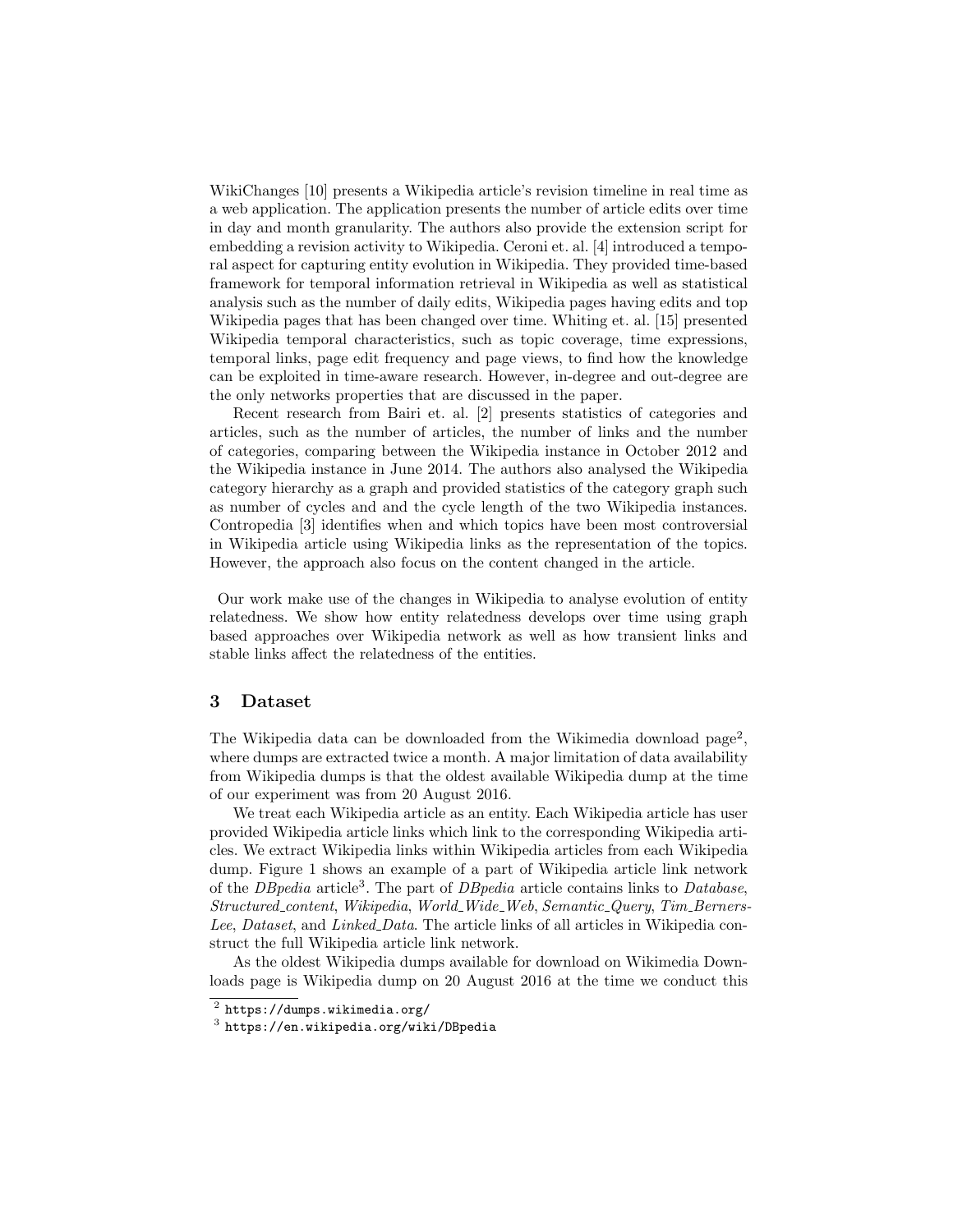

Fig. 1: An example of a part of Wikipedia article link network or the DBpedia article

experiment, in order to get older Wikipedia link data, we obtained data from DBpedia<sup>4</sup> which is an open knowledge base extracted from Wikipedia and other Wikimedia projects. We use the page links datasets which are the relationship of article links within each article, the same information as the Wikipedia links we extracted from Wikipedia. Each DBpedia concept corresponds to a Wikipedia article. For example, the DBpedia concept http://dbpedia.org/ resource/Semantic\_similarity corresponds to the article Semantic similar $ity<sup>5</sup>$ . We refer to both the *Semantic similarity* article and the DB pedia concept http://dbpedia.org/resource/Semantic\_similarity as the entity Semantic similarity. We make use of page links dataset from DBpedia to construct a series of Wikipedia article link networks for each year from 2007 to 2016. The DBpedia versions used are shown in Table 1.

# 4 Methodology

We take each Wikipedia article as an entity. We assume that entities which are closely related to an entity, a Wikipedia article in this case, are mentioned in that Wikipedia article. Hence, closely related entities share the same adjacent nodes in the Wikipedia article link network. However, there might be some articles that link to a lot of the articles that might not be semantically related. For example, the main page, which is the landing page for featured articles and news, is not semantically related to the articles it links to. On the other hand, articles that do not have many links to other pages might have more semantically relation to their links. Because of this reason, we apply weights to the relationships to penalise the articles that link to many other unrelated articles.

 $^4$  http://wiki.dbpedia.org

 $^5$  https://en.wikipedia.org/wiki/Semantic\_similarity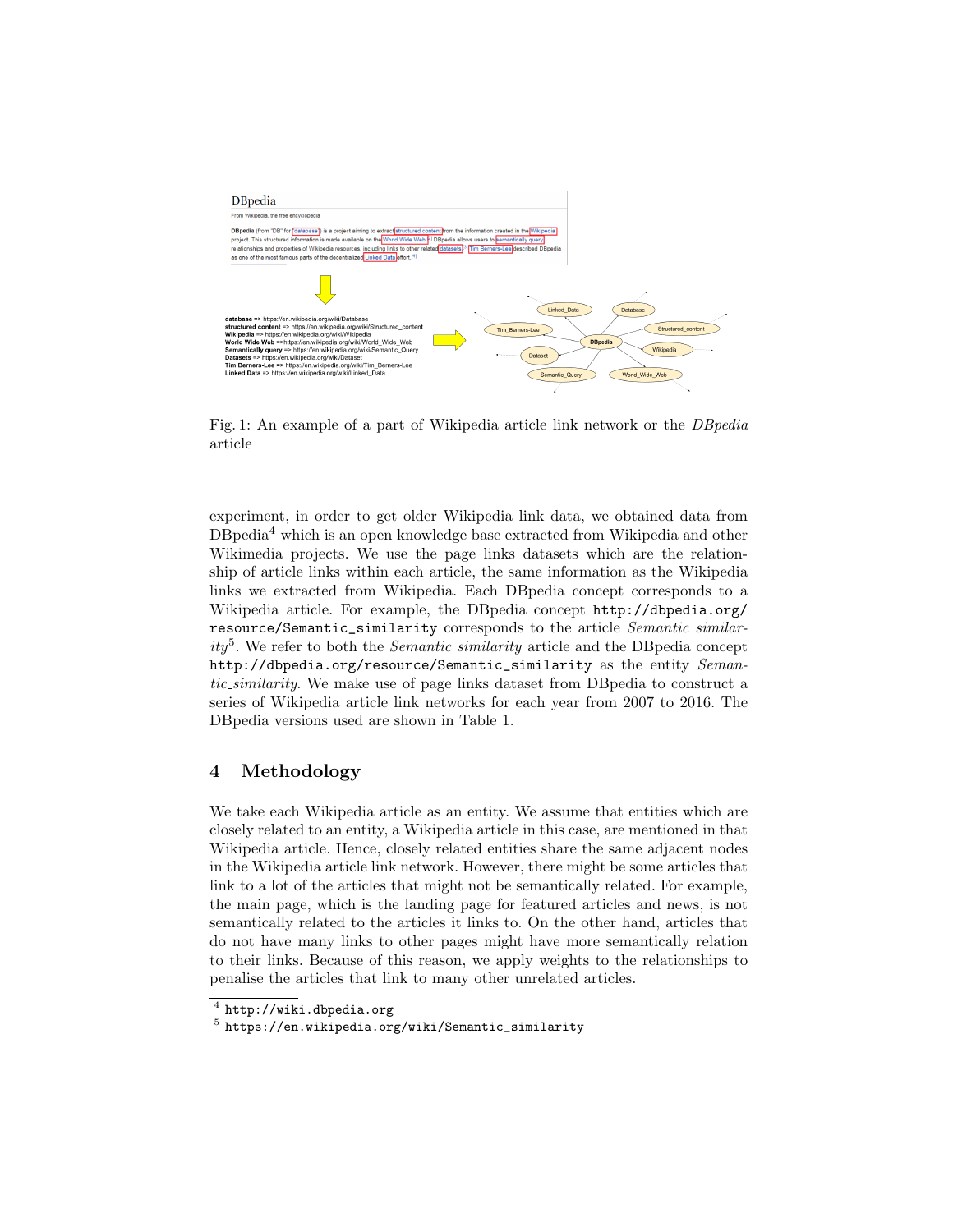Table 1: DBpedia versions

| $\text{Dataset}$           |                            | DB pedia version Wikipedia Dumps                 |
|----------------------------|----------------------------|--------------------------------------------------|
|                            |                            | DBpedia 2016 DBpedia 2016-04 Mar-2016/Apr-2016   |
|                            |                            | DBpedia 2015 DBpedia 2015-04 Feb-2015 / Mar-2015 |
| DBpedia 2014 DBpedia 2014  |                            | 02-May-2014                                      |
| DB pedia 2013 DB pedia 3.9 |                            | 03-Apr-2013                                      |
| DB pedia 2012 DB pedia 3.8 |                            | $01 - Jun-2012$                                  |
| DBpedia 2011 DBpedia 3.7   |                            | 22-Jul-2011                                      |
| DBpedia 2010 DBpedia 3.6   |                            | $11-Oct-2010$                                    |
| DB pedia 2009 DB pedia 3.4 |                            | 20-Sep-2009                                      |
| DB pedia 2008 DB pedia 3.2 |                            | 08-Oct-2008                                      |
|                            | DBpedia 2007 DBpedia 3.0rc | 23-Oct-2007                                      |

First, we introduce different models we used to represent Wikipedia article link networks. Then, we explain our approach we used to find relatedness over the proposed models.

#### 4.1 Models

To reflect how relatedness changes over time, we represent temporal information from Wikipedia article link networks in two different ways. One is as timevarying graphs which are a series of Wikipedia article link snapshots at each time step. We use each version of datasets to construct a network as each snapshot. Another is as an aggregated graph, which aggregates all networks at each time step together with time information as weights.

**Time-Varying Graphs** Given an article  $a$  for a corresponding entity, the series of networks  $G_S^a$  at the set of time  $T = \{1, ..., n\}$  is constructed as a set of time step graphs  $\{\hat{G}_1^a, G_2^a, ..., \hat{G}_n^a\}$ . Each graph  $G_t^a = (V_t^a, E_t^a)$  represents a snapshot of the 2-hop ego network of the article links around an entity  $a$  at the time  $t$ , where  $V_t^a$  is a set of nodes where each node represents a Wikipedia entities that have links with  $a$  or have links with the nodes that are adjacent to  $a$  at time  $t$  and  $E_t^a$  is a set of edges where each edge  $e_{ijt}$  is an internal link between Wikipedia entities i and j at time t. In other words,  $v \in V_t^a$  if at time  $t, e_{avt} \in E_t^a$  or  $e_{abt} \in E_t^a \wedge e_{bvt} \in E_t^a$ . Figure 2 demonstrate the example of a 2-hop ego network around the entity  $a$  at time  $t$ . We construct a series of 2-hop ego networks of Wikipedia article links over time around each seed entity that we are interested in.

Aggregated Graphs We create different models of aggregated graphs as follows.

## Intersection model

Given a Wikipedia article a for a corresponding entity,  $G_I^a = (V_I^a, E_I^a)$ ,  $V_I^a$  is a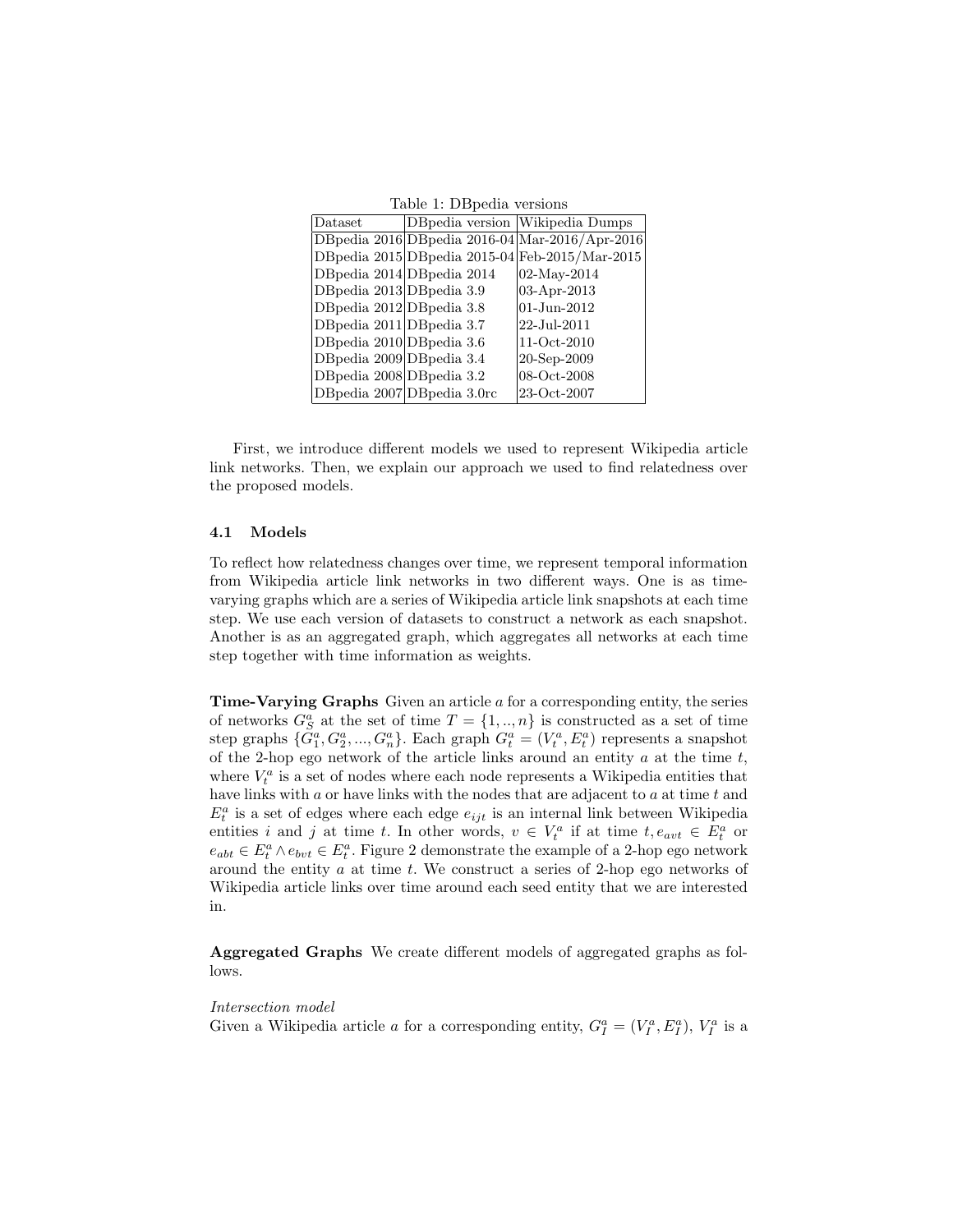

Fig. 2: An example of a 2-hop ego networks around the entity  $a$  at time  $t$ 

set of nodes where each node represents a Wikipedia article that have links with a or have links with the nodes that are adjacent to a at all time points and  $E_I^a$  is a set of edges where each edge  $e_{ij}$  is an internal link between Wikipedia entities *i* and *j* which appear at all time. In other words,  $v \in V_I^a$  if  $v \in V_1^a \cap V_2^a \cap ... \cap V_n^a$ and  $e_{ij} \in E_I^a$  if  $e \in E_1^a \cap E_2^a \cap \dots \cap E_n^a$  for  $[1..n] \in T$ .

#### Union model

Given a Wikipedia article *a* for a corresponding entity,  $G_U^a = (V_U^a, E_U^a)$ ,  $V_U^a$  a set of nodes where each node represents a Wikipedia article that have links with a or have links with the nodes that are adjacent to a at any time in T and  $E_U^a$  is a set of edges where each edge  $e_{ij}$  is an internal link between Wikipedia entities i and j. In other words,  $v \in V_U^a$  if  $v \in V_1^a \cup V_2^a \cup ... \cup V_n^a$  and  $e_{ij} \in E_U^a$  if  $e_{ij} \in E_1^a \cup E_2^a \cup ... \cup E_n^a$  for  $[1..n] \in T$ .

### 4.2 Proposed Extended Jaccard Similarity

Jaccard similarity coefficient measures similarity between two objects using binary attributes. Given object a and b with a vector of features  $A$  and  $B$  respectively, Jaccard similarity coefficient of a and b,  $J(a, b)$  is computed as the following equation.

$$
J(a,b) = \frac{|A \cap B|}{|A \cup B|}
$$

Taking adjacent nodes of an entity a in the Wikipedia article link network as the features of the entity a, Jaccard similarity coefficient can reflect our assumption that closely related entities share the same adjacent links in Wikipedia article links network. However, Jaccard similarity coefficient cannot take into account non-binary features. As we discussed before, there might be some article that links to a lot of the pages that might not be semantically related so we want to apply weights to the relationships to penalise pages that link to many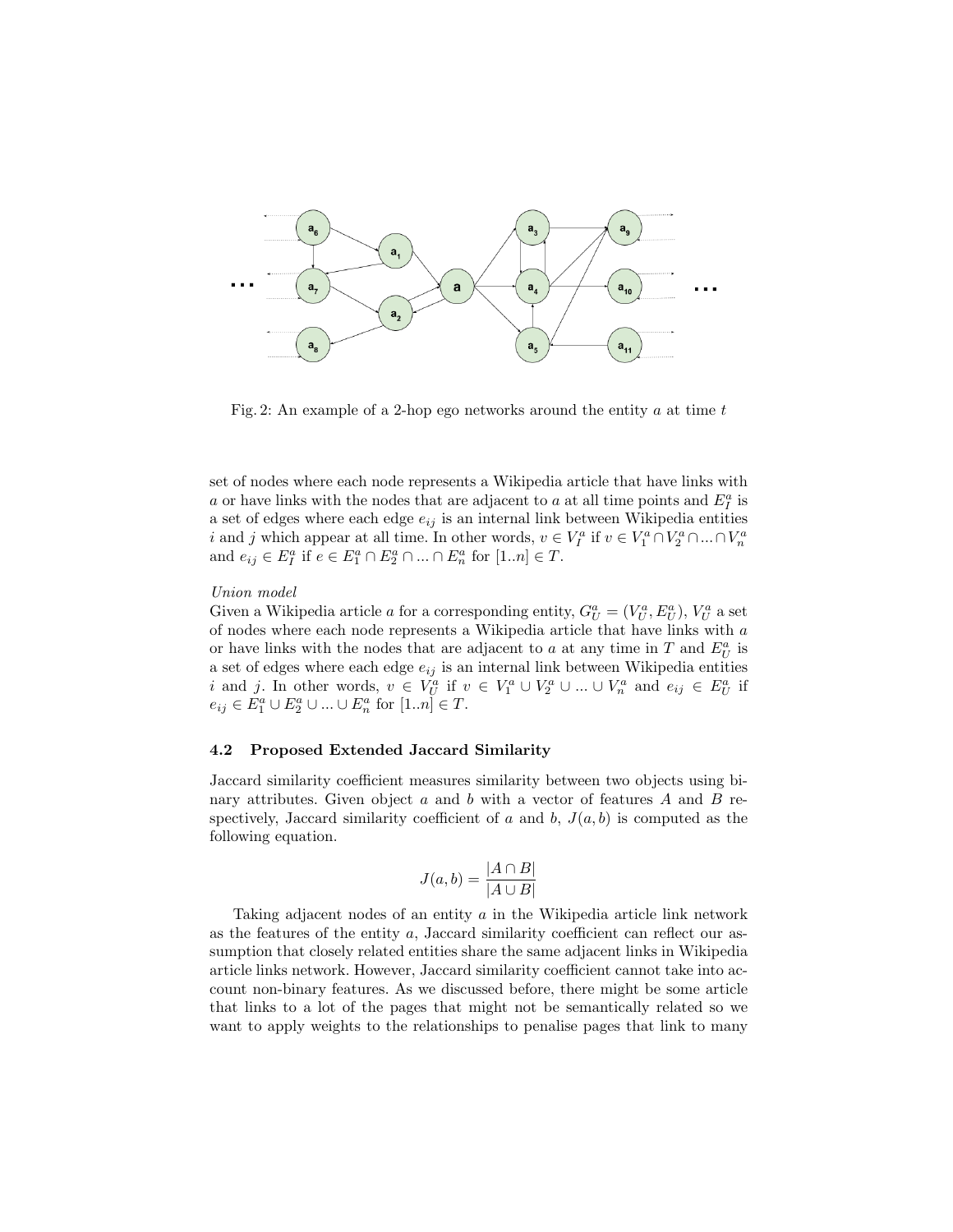unrelated pages. PageRank [11] is used to rank the importance of nodes. It was originally created to rank web pages in World Wide Web network in Google search engine. We use the same idea to apply to our Wikipedia article link network. An article that mentions a lot of other articles may not be semantically related to the articles that they link to. On the other hand, an article that is mentioned in a lot of articles may just be a general article that is not semantically related to them. We make use of Tanimoto similarity [14] to extend Jaccard similarity using reciprocal PageRank, which is 1 divided by PageRank score, as weights to find similarity between each entity in the network. The underlying assumption is that articles with lower PageRank scores might have more semantically relation to their links as they only link to fewer articles that are really related to them. Given A is a vector of reciprocal PageRank score of the articles having links with an entity a in the 2-hop ego network around an entity a and B is a vector of reciprocal PageRank score of the articles having links with an entity  $b$  in the 2-hop ego network around an entity  $b$ , the relatedness between two entities  $a$  and  $b$  is computed as:

$$
R(a, b) = \frac{A \cdot B}{|A|^2 + |B|^2 - A \cdot B}
$$

We apply the extended Jaccard similarity with reciprocal PageRank to our models, time-varying graphs and aggregated graphs.

# 5 Experiment Results

We conducted experiments and evaluated with the KORE [6] dataset. The KORE dataset has been created to measure relatedness between named entities. It consists of 420 related entity pairs from a selected set of 21 seed entities from the YAGO2 [7] knowledge base from 4 different domains, which are 5 entities from IT companies, 5 entities from Hollywood celebrities, 5 entities from video games, 5 entities from television series, and one singleton entity. Each of the entities has 20 ranked related entities. All entities in the KORE dataset corresponds to entities in our Wikipedia article link networks. We use Spearman Correlation to compare the relatedness scores from each approach with the scores from the KORE dataset. As the KORE dataset provides only the ranking but not the score, we assume that the highest entity has a score of 20 and each subsequent entity has a score 1 lower.

#### 5.1 Proposed Extended Jaccard Similarity results

For each DBpedia version stated above, we constructed the series of networks of entities seeding the entities from the KORE dataset as described in Section 4.1.

The experiments were conducted to compare two different perspectives. In the first evaluation perspective, we performed experiments to show that the proposed graph-based approach outperforms the text-based approach in terms of the relatedness scores. We used Term Frequency-Inverse Document Frequency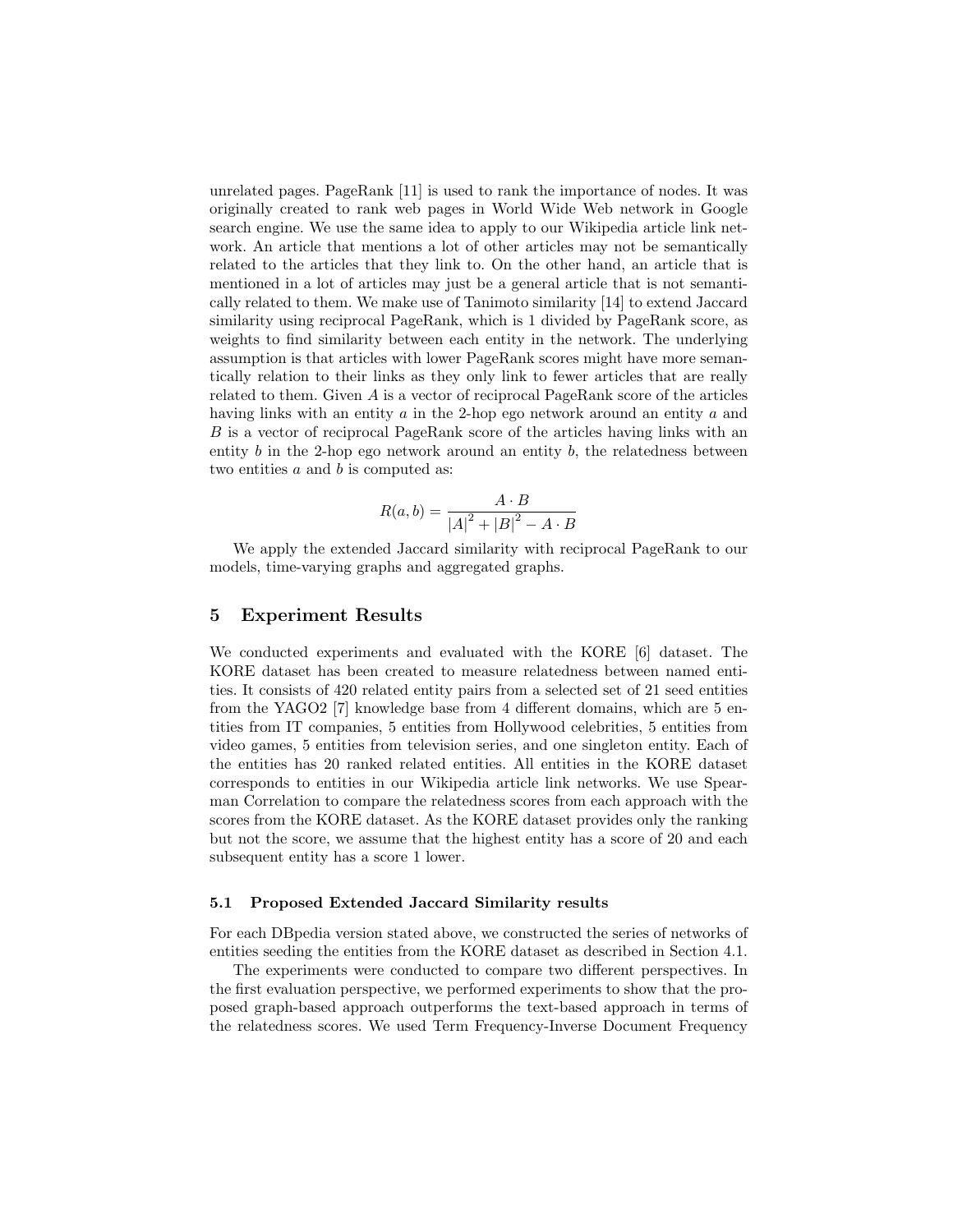(TF-IDF) based similarity as the text-base baseline to compared to the proposed extended Jaccard similarity. In the second evaluation perspective, we performed experiments to show that our proposed link-based extended Jaccard similarity with Reciprocal PageRank outperforms the baseline approaches in terms of the relatedness score accuracy. We used Jaccard similarity as the baseline for the graph-based approach to compare to our extended Jaccard similarity. We analysed variations of features for Jaccard methods by considering only direct predecessors of the nodes which are the entities that have links to the nodes, only direct successors of the nodes which are the entities that have links from the nodes, and both direct predecessors and direct successors of the nodes which are entities that have links to or from the nodes.

We performed TF-IDF based similarity on three different Wikipedia text revisions. One is the revision at the time when YAGO2 was created (17-Aug-2010) which is used to constructed the KORE dataset. The second one is the revision at the dump time of DBpedia 2009 dataset (20-Sep-2009) and the last one is the revision at the dump time of DBpedia 2010 dataset (11-Oct-2010). We performed Spearman Correlation to evaluate with the gold standard dataset, the KORE dataset, as described previously. The Spearman Correlations of the 3 different datasets compared to the KORE gold standard are shown in Table 2. We can see that the result of the data acquired at the time when YAGO2 was created has the highest correlation as the same information is captured at that time.

Table 2: Spearman Correlations to the KORE gold standard with the text-based approach for different Wikipedia dumps

| <i><u>Nersion</u></i>                                   | Correlation |
|---------------------------------------------------------|-------------|
| Wikipedia at the time when YAGO2 was created $0.503212$ |             |
| Wikipedia at Dbpedia 2009 version dump time             | 0.491440    |
| Wikipedia at Dbpedia 2010 version dump time             | 0.502987    |

We compared the text-based approach over each version of dataset to the graph-based approaches. In this section, we focused on DBpedia 2009 dataset and DBpedia 2010 dataset as they are the closest snapshots to the Wikipedia dump from 2010-08-17 which is used to constructed YAGO2 using by the KORE dataset. We found that the graph-based approaches outperform the result from the text-based approach in term of accuracy of relatedness score as shown in Table 3. The Spearman Correlation to the KORE dataset from our Extended Jaccard with Reciprocal PageRank is statistically significantly better than TF-IDF based similarity (p-value  $\lt$  0.05) on both datasets. Moreover, the results show that our proposed extended Jaccard with reciprocal PageRank gives a better accuracy of relatedness score than the baseline Jaccard methods. The Spearman Correlation to the KORE dataset from our Extended Jaccard with Reciprocal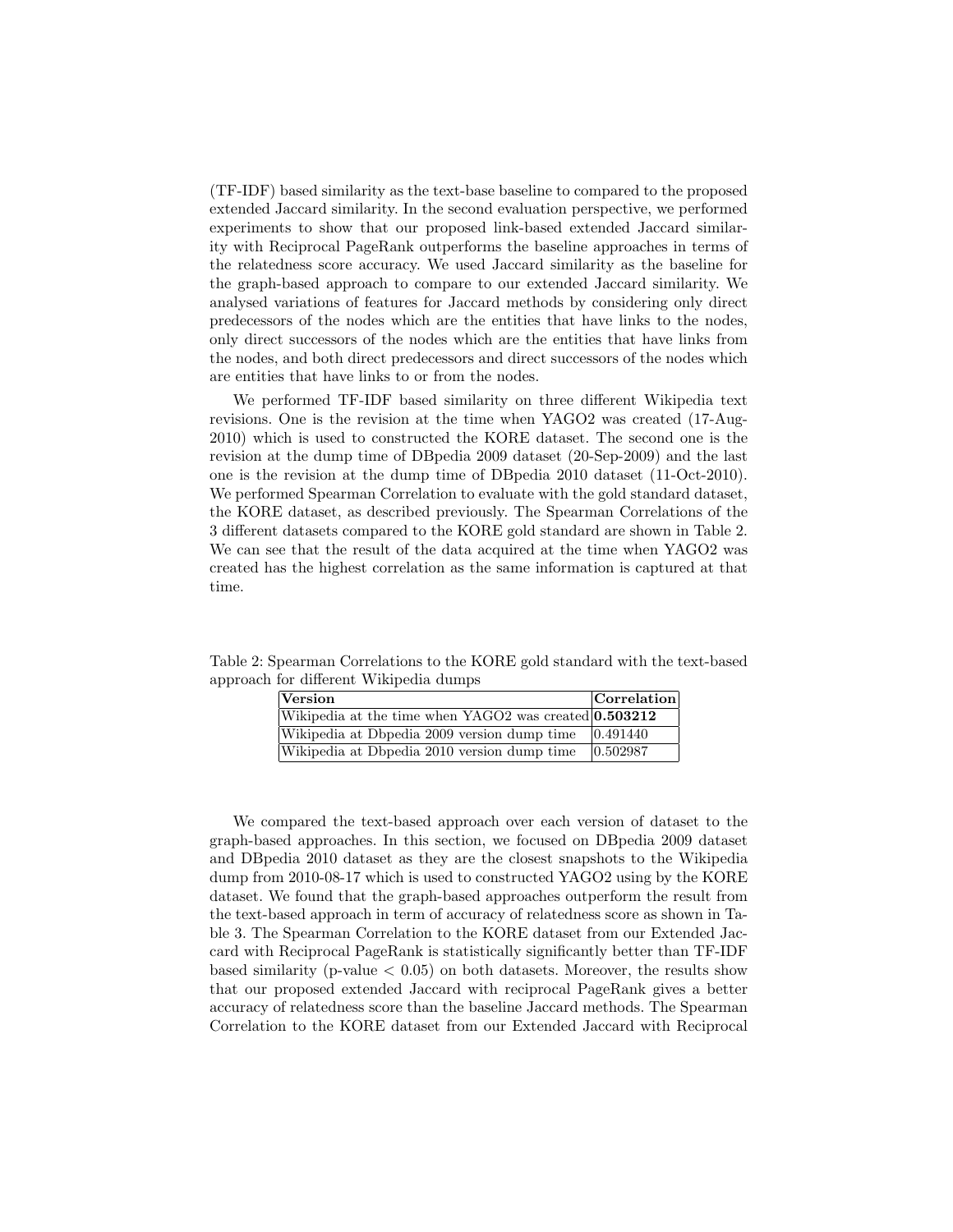PageRank is statistically significantly better than the baseline Jaccard methods  $(p$ -value  $< 0.05)$  on DB pedia 2009.

Table 3: Spearman Correlations to the KORE gold standard comparing textbased approach with graph-based approaches of data from 2009 and 2010

| Method/Dataset                                                    |          | DBpedia 2009 DBpedia 2010 |
|-------------------------------------------------------------------|----------|---------------------------|
| $ TF-IDF$                                                         | 0.491440 | 0.502987                  |
| Jaccard (direct predecessors)                                     | 0.568509 | 0.568026                  |
| Jaccard (direct successors)                                       | 0.511564 | 0.559898                  |
| Jaccard (both direct predecessors and direct successors) 0.578706 |          | 0.585535                  |
| Extended Jaccard with Reciprocal PageRank                         | 0.604112 | 0.599284                  |

# 5.2 Evolution of Relatedness

We analysed the change of correlations to the KORE gold standard in different datasets to demonstrate how relatedness progress over subsequent years. We found that the dataset from the network in 2009 and 2010 got the highest results. This is because the KORE dataset is constructed using YAGO2 that use the Wikipedia dump from 2010-08-17 [7], which is in between DBpedia version 2009 (2009-09-20) and 2010 (2010-10-11). Figure 3 shows the comparison of Spearman Correlation result of different methods from each dataset.



Fig. 3: The comparison of Spearman Correlations to the KORE gold standard of different graph-based methods from each DBpedia dataset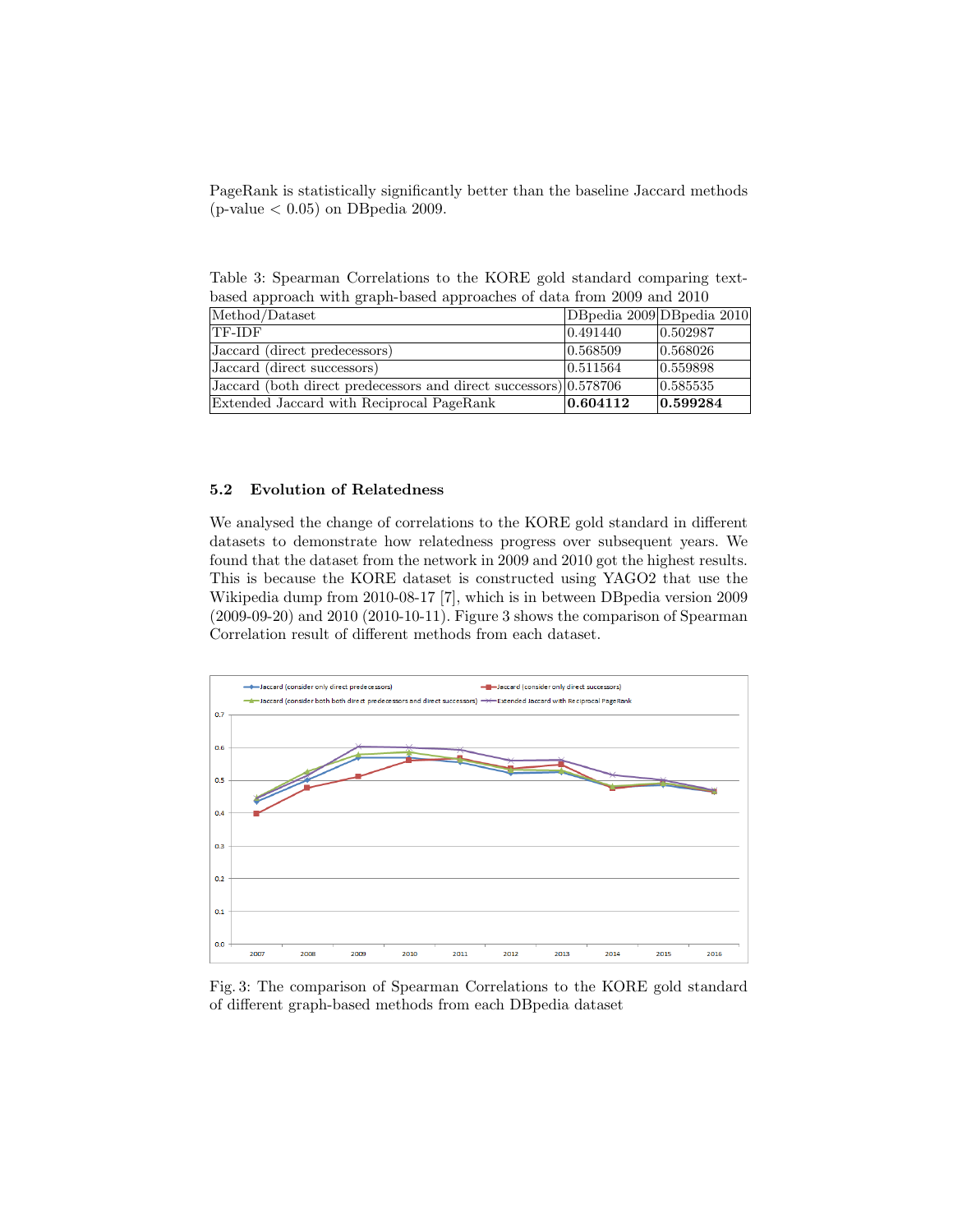

Fig. 4: Evolution of relatedness between Facebook and The Social Network in comparison to Facebook and Justin\_Timberlake

We can see from the result that the most updated knowledge bases will not give the highest correlation if the ground truth data is created in different time. This is because the relatedness score varies according to the relatedness of the entities at that time. For instance, Facebook and Justin\_Timberlake has a higher relatedness score in 2010 as Justin\_Timberlake stared in The\_Social\_Network movie, the film portrays the founding of Facebook, and the score faded after that as shown in Figure 4.



Fig. 5: Evolution of relatedness between *Leonardo\_DiCaprio* and *Barack\_Obama* 

As shown in Figure 5, Leonardo DiCaprio became related to Barack Obama after 2008 as he supported Barack Obama's presidential campaign in the 2008 election and became more related again after 2012 as his support to Obama's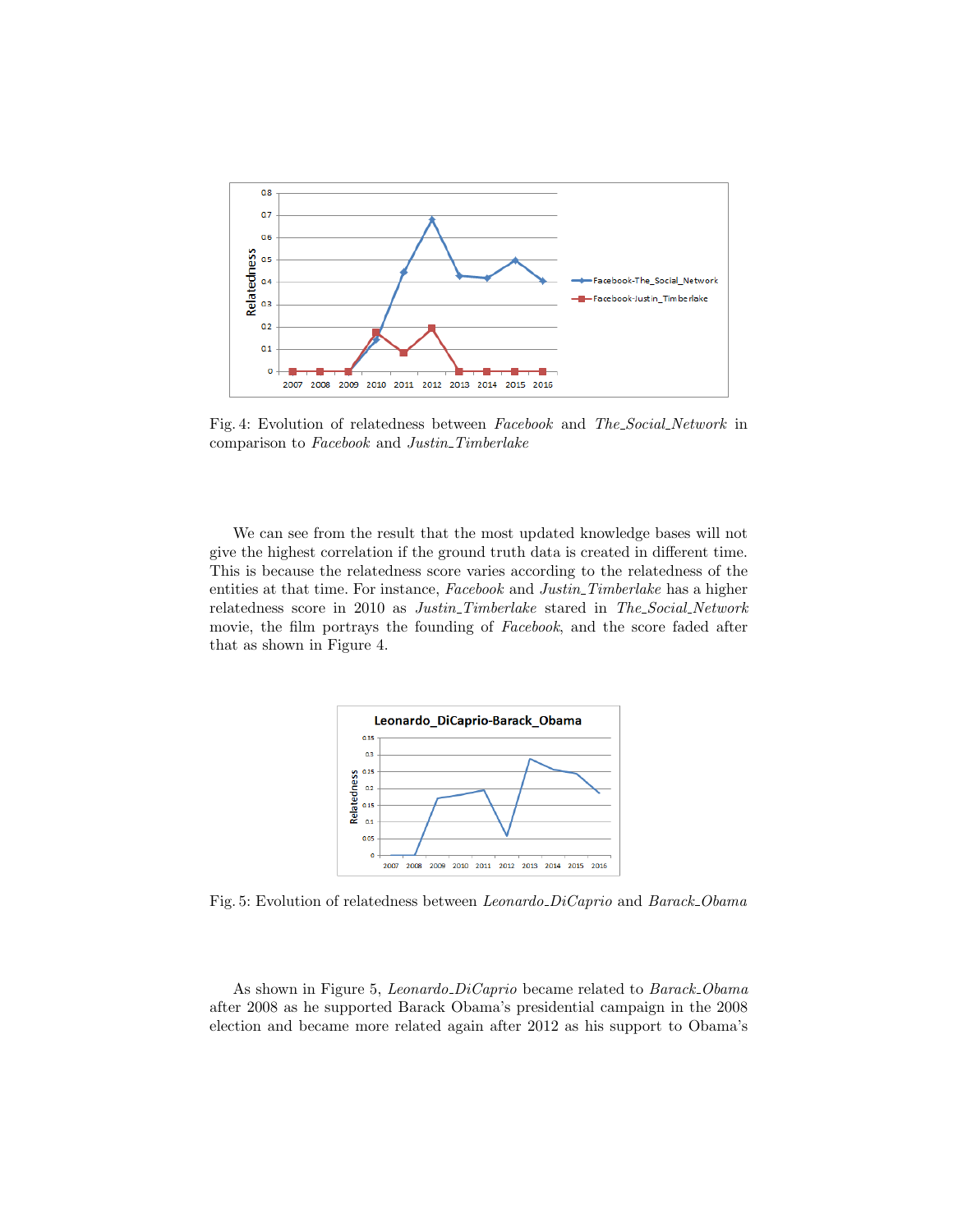$2012$  campaign<sup>6,7</sup>. As the events occurred the end of the years, the changes in relatedness are not shown in these versions (2008 and 2012) but appear in the next versions (2009 and 2013) instead.

We also did a qualitative analysis for the entities which are not in the KORE dataset as they become more related to the seed entities after the dataset was created. For instance,  $Tim\_Cook$  started to have high relatedness with  $Apple\_Inc$ . since 2011 when he become the CEO of the company. Figure 6 shows the relatedness of Apple\_Inc. and Tim\_Cook in comparison to Apple\_Inc. and Steve\_Jobs.



Fig. 6: Evolution of relatedness between *Apple\_Inc.* and *Tim\_Cook* in comparison to *Apple\_Inc.* and *Steve\_Jobs* 



Fig. 7: Evolution of relatedness between Jennifer\_Aniston and Justin\_Theroux in comparison to Jennifer\_Aniston and Brad\_Pitt

 $^6$  https://en.wikipedia.org/wiki/Leonardo\_DiCaprio

 $^7$  http://www.hollywoodreporter.com/news/julianne-moore-leonardodicaprio-obama-video-375796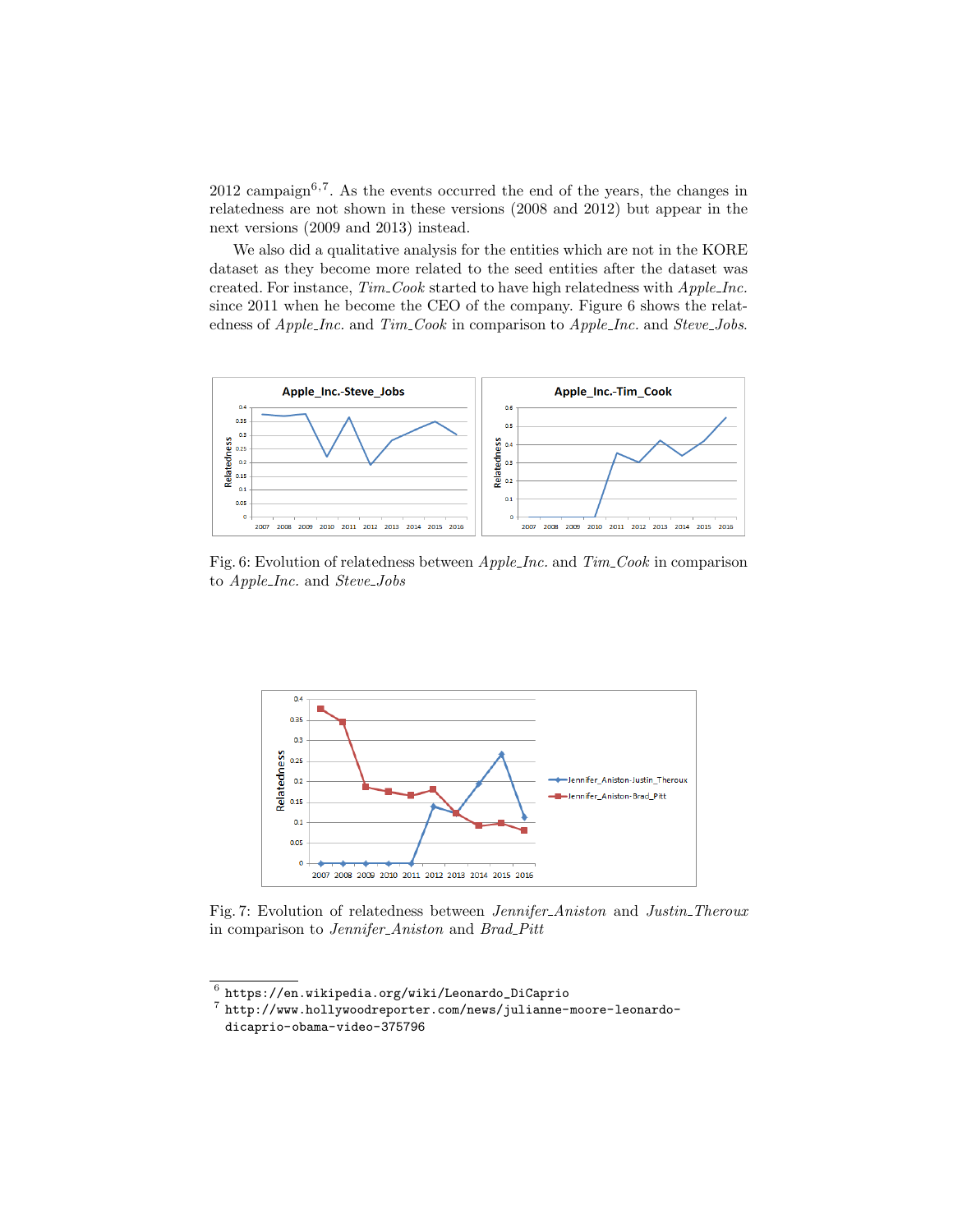Another example is the relatedness between Jennifer\_Aniston and Justin\_- $The row <sup>8</sup>$  which became higher from 2011 when they started dating<sup>9</sup>. While the relatedness between *Jennifer\_Aniston* and *Brad\_Pitt* stayed high for a while after they divorced in  $2005^{10}$  and then faded as shown in Figure 7.

We performed the Spearman Correlation between different datasets and found that the correlations of the entity relatedness are higher to the dataset versions that are closer in time to themselves and lower when the time is more different as shown in Table 4. This shows that the entity relatedness gradually change over time.

| $\text{Database}$   2008 |                                                                    | $2009$ 2010 2011 2012 2013 2014 2015 2016 |                                                            |  |  |                                               |        |
|--------------------------|--------------------------------------------------------------------|-------------------------------------------|------------------------------------------------------------|--|--|-----------------------------------------------|--------|
| 2007                     | $ 0.7141 0.6054 0.4542 0.4762 0.4356 0.4430 0.3856 0.3780 0.3828 $ |                                           |                                                            |  |  |                                               |        |
| 2008                     |                                                                    |                                           | $[0.7963]0.5748]0.5445[0.5170]0.5488]0.4780[0.4587]0.4620$ |  |  |                                               |        |
| 2009                     |                                                                    |                                           | $ 0.6796 0.6334 0.5976 0.6032 0.5532 0.5515 0.5273 $       |  |  |                                               |        |
| 2010                     |                                                                    |                                           |                                                            |  |  | $ 0.7578 0.6648 0.6692 0.5800 0.5415 0.5188 $ |        |
| 2011                     |                                                                    |                                           |                                                            |  |  | 0.8225 0.8186 0.7220 0.6552 0.6385            |        |
| 2012                     |                                                                    |                                           |                                                            |  |  | 0.9300 0.8425 0.7498 0.7078                   |        |
| 2013                     |                                                                    |                                           |                                                            |  |  | 0.8591 0.7700 0.7282                          |        |
| 2014                     |                                                                    |                                           |                                                            |  |  | 0.8826 0.8242                                 |        |
| 2015                     |                                                                    |                                           |                                                            |  |  |                                               | 0.9140 |

Table 4: Correlations of the entity relatedness between different DBpedia datasets

#### 5.3 Relatedness with Aggregated Time Information

In order to find how transient links, links that do not persist over different times, and stable links, links that persist over time, affect the relatedness of the entities, we constructed different models of aggregated graphs as described in Section 4.1. We then applied variations of Jaccard methods described previously and our proposed extended Jaccard similarity with Reciprocal PageRank over the models.

Table 5 shows the comparison of Spearman Correlations to the KORE gold standard of different methods from each dataset over time-varying graphs and aggregated graphs.  $\star$ , $\star$ , $\star \star$  and  $\star \star \star$  show that the results are significantly lower than the union model with the Extended Jaccard with Reciprocal PageRank where p-value  $< 0.1$ , p-value  $< 0.05$ , p-value  $< 0.01$  and p-value  $< 0.001$  respectively. We use P for direct predecessors, S for direct successors, P+S for both direct predecessors and RP for reciprocal PageRank. We can see that aggregating temporal information as a union graph with the Extended Jaccard with

 $^8$  https://en.wikipedia.org/wiki/Justin\_Theroux

 $^9$  http://people.com/celebrity/jennifer-aniston-justin-theroux-engaged/

 $10$  http://people.com/celebrity/week-ahead-brad-jen-finalize-divorce/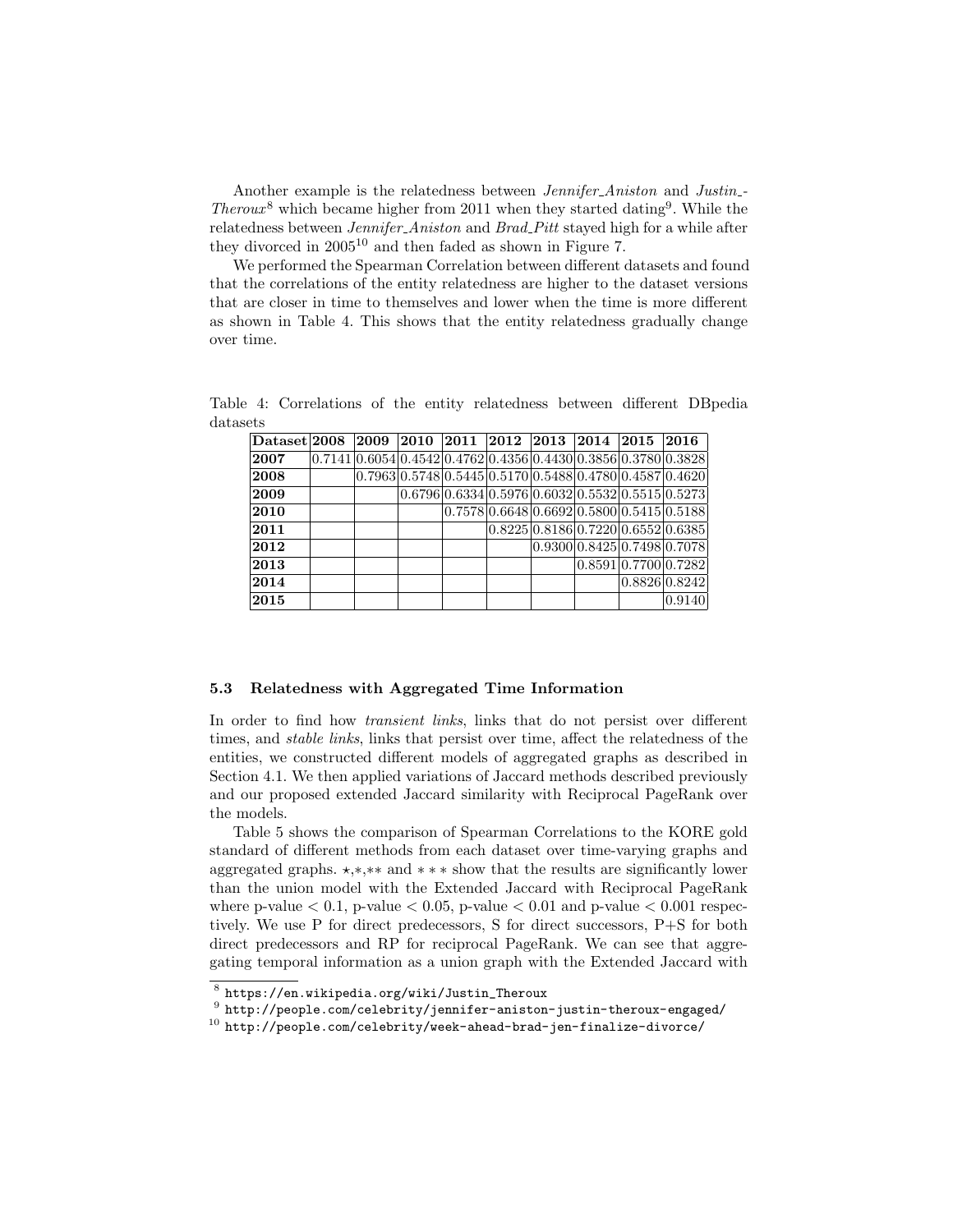Table 5: The comparison of Spearman Correlations to the KORE gold standard of different methods from each dataset over time-varying graphs and aggregated graphs. ?,∗,∗∗ and ∗ ∗ ∗ mean the results are significantly lower than the union model with the Extended Jaccard with Reciprocal PageRank where p-value < 0.1, p-value  $< 0.05$ , p-value  $< 0.01$  and p-value  $< 0.001$  respectively.

|       | Jaccard $(P)$ |                |                                                                             | $ Jaccard(S)$ $ Jaccard(P+S) Extended Jaccard RP $ |
|-------|---------------|----------------|-----------------------------------------------------------------------------|----------------------------------------------------|
| 2007  |               |                | $0.434629$ *** $ 0.398682$ *** $ 0.447841$ *** $ 0.444859$ ***              |                                                    |
| 2008  | $0.501336$ ** | $0.476366$ **  | $0.526640*$                                                                 | $ 0.514211 *$                                      |
| 2009  | $10.568509 *$ | $ 0.511564** $ | $0.578706 \star$                                                            | $ 0.604112\rangle$                                 |
| 2010  | $0.568026$ ** | $ 0.559898*$   | $ 0.585535** $                                                              | $ 0.599284 \star$                                  |
| 2011  | $0.554493**$  | $0.566468$ *   | $0.563957*$                                                                 | $ 0.592812 \star$                                  |
| 2012  | $0.522038$ ** | $0.536122**$   | $0.533181**$                                                                | $ 0.559762*$                                       |
| 2013  | $0.524990**$  | $0.547175*$    | $0.529726$ **                                                               | $ 0.562687 *$                                      |
| 2014  |               |                | $ 0.478078*** 0.474560*** 0.481921*** 0.516497** $                          |                                                    |
| 2015  |               |                | $0.485979$ *** $ 0.491777$ ** $ 0.492041$ *** $ 0.500776$ **                |                                                    |
| 2016  |               |                | $0.463793$ *** $ 0.464086$ *** $ 0.467977$ *** $ 0.469434$ ***              |                                                    |
|       |               |                | Intersection $0.360936$ *** $ 0.351557$ *** $ 0.361019$ *** $ 0.352376$ *** |                                                    |
| Union |               |                | $ 0.567262 *  0.501396 **  0.535696 **$                                     | 0.641174                                           |

Reciprocal PageRank gives more relatedness accuracy than the results from each dataset from time-varying graphs. Intersection graph gives the least relatedness accuracy to the KORE dataset but it represents entities that are strongly related to each other at all time. For instance, the top 3 entities with the highest relatedness scores from the Intersection model with the Extended Jaccard with Reciprocal PageRank of Apple\_Inc. are Steve\_Jobs, IPhone and IMac.

# 6 Conclusions

We have shown that our proposed graph-based extended Jaccard similarity with reciprocal PageRank outperforms the baseline text-based approach and graphbased Jaccard methods. Our relatedness score from DBpedia 2009 and DBpedia 2010, which is the time period when the KORE dataset was created, are the most correlated to the KORE dataset and using the most recent version of DBpedia loses a lot of accuracy. This shows that even in a short space of time the evaluations made by the annotators of the KORE dataset have become outdated. However, we show that by aggregating temporal information as one graph, the accuracy of relatedness is better than any other results from each dataset, demonstrating the value of considering not just the most recent version of a semantic graph but also temporal information when performing entity relatedness.

#### Acknowledgements

This work was supported by Science Foundation Ireland (SFI) under Grant Numbers SFI/12/RC/2289 (Insight). We would also like to thank Dr. John P. McCrae for the discussions about this work.